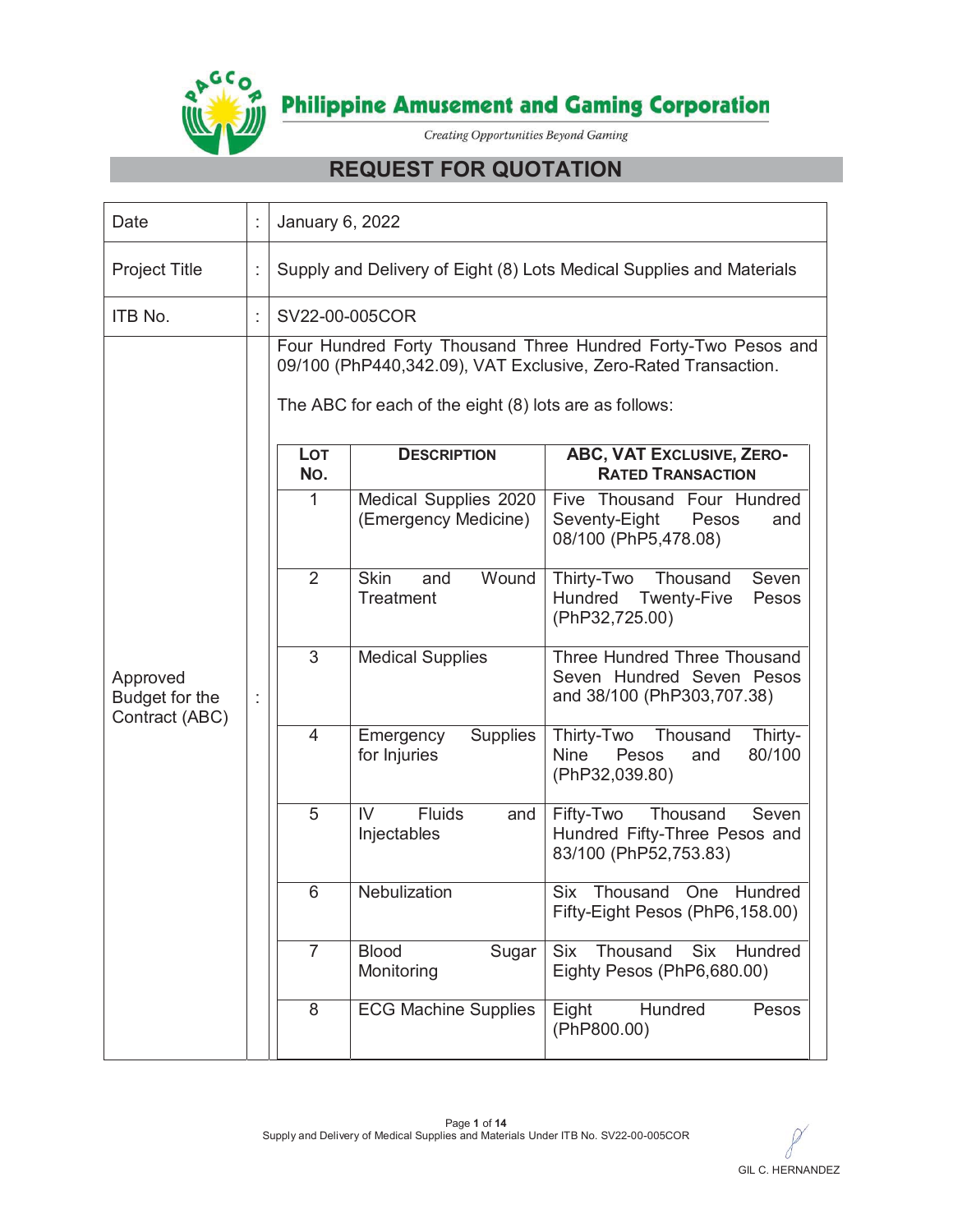| <b>Deadline</b><br>for<br>the<br>Submission<br>and Receipt of<br>Quotation(s)/<br>Proposal(s) | January 11, 2022 (Tuesday), 9:00 a.m. (Sealed Quotation) |
|-----------------------------------------------------------------------------------------------|----------------------------------------------------------|
| Opening<br>and<br>Examination of<br>Quotation(s)<br>Proposal(s)                               | January 11, 2022 (Tuesday), 9:00 a.m. onwards            |

Please address and submit the envelope containing the accomplished RFQ form and required documents to the Bids and Awards Committee (BAC) 2 through the Procurement Department (PD), located at Eighth (8<sup>th</sup>) Floor, PAGCOR Corporate Annex Office, 1105 United Nations Avenue corner Maria Orosa Street, Ermita, Manila.

The envelope shall bear the following information in capital letters:

- 1. Title and reference number of the project; and
- 2. Name, address and contact details (telephone/cellphone number and/or email address) of the bidder.

**Note: Quotation(s)/Proposal(s) submitted after the deadline shall not be accepted.**

Sir / Madam:

In accordance with the Technical Specifications/Scope of Work and General Conditions for the project stated herewith, kindly fill up and submit your lowest price quotation.

For any inquiries or clarifications, please contact the PD at (02) 7755-3199 local 7426 and look for ALICE JILL A. SEE.

Thank you.

mCarsol

**RODERICK R. CONSOLACION R. CO CION**CHAIRPERSON **PAN** BIDS AND AWARDS COMMITTEE (BAC) 2 *CDN/aas*

 $\boldsymbol{\alpha}$ 

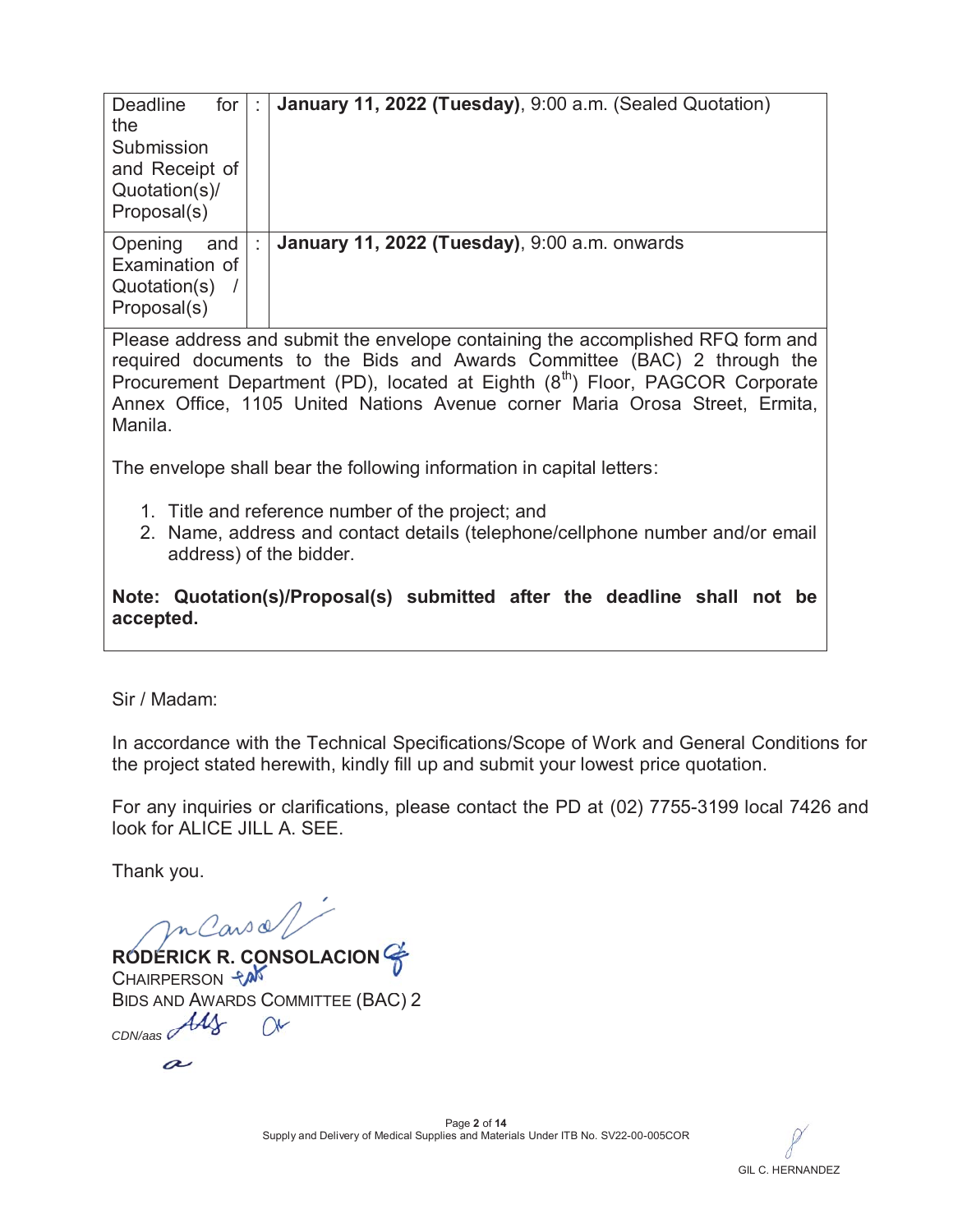### **Dear Mr. Consolacion:**

In accordance with your request, the following is our quotation for your requirement:

|                                                                                                         |                                                                                             |             |              | <b>Offered Technical</b>    |
|---------------------------------------------------------------------------------------------------------|---------------------------------------------------------------------------------------------|-------------|--------------|-----------------------------|
|                                                                                                         |                                                                                             |             |              | <b>Proposal</b>             |
|                                                                                                         |                                                                                             |             |              | Please fill up with either: |
|                                                                                                         |                                                                                             |             |              | "Comply" or "Not            |
| <b>MEDICAL SUPPLIES</b>                                                                                 | <b>DESCRIPTION</b>                                                                          | <b>UNIT</b> | QTY          | Comply"                     |
|                                                                                                         |                                                                                             |             |              |                             |
|                                                                                                         |                                                                                             |             |              |                             |
|                                                                                                         |                                                                                             |             |              |                             |
|                                                                                                         |                                                                                             |             |              |                             |
|                                                                                                         | LOT 1: MEDICAL SUPPLIES 2020 (EMERGENCY MEDICINE)                                           |             |              |                             |
| HYOSCINE N-BUTYLBROMIDE                                                                                 | 20mg/ml injection                                                                           | ampule      | 10           |                             |
| METOCLOPRAMIDE                                                                                          | 10mg/ml.                                                                                    | ampule      | 10           |                             |
| <b>HYDROCORTISONE</b>                                                                                   | 100mg/2ml., sterile                                                                         | vial        | 20           |                             |
| <b>EPINEPHRINE</b>                                                                                      | 1mg/ml.                                                                                     | ampule      | 20           |                             |
| DIPENHYDRAMINE                                                                                          | 50mg/1ml, sterile vials                                                                     | vial        | 50           |                             |
| PARACETAMOL IV (Intravenous)                                                                            | 150mg/ml solution for injection                                                             | ampule      | 10           |                             |
| <b>LOT 2: SKIN AND WOUND TREATMENT</b>                                                                  |                                                                                             |             |              |                             |
| DICLOFENAC SODIUM GEL, tube                                                                             | 1% Emugel, non-steroidal, Anti-<br>inflammatory 20 grams                                    | tube        | 10           |                             |
| MOMETASONE FUROATE<br><b>LOTION</b>                                                                     | 1mg/gram lotion x 30ml.                                                                     | bottle      | 30           |                             |
| MUPIROCIN OINTMENT                                                                                      | Antibacterial 2% 2mg/gram<br>cream                                                          | tube        | 20           |                             |
| Antibacterial 10mg/gram cream<br>SILVER SULFADIAZINE CREAM<br>50 grams                                  |                                                                                             | tube        | 10           |                             |
| <b>LOT 3: MEDICAL SUPPLIES</b>                                                                          |                                                                                             |             |              |                             |
| TETRAHYDROZYLINE HCL, EYE<br><b>DROP</b>                                                                | For red eyes formula, 7.5ml                                                                 | bottle      | 30           |                             |
| MENTHOL VAPORUB, BIG                                                                                    | Menthol vaporizer, 50 gram jar                                                              | jar         | 20           |                             |
| Menthol Crystals, Methyl<br>Salicylate, eucalyptus oil,<br>MENTHOL EUCALYPTUS OIL<br>Embrocation, 20ml. |                                                                                             | bottle      | 50           |                             |
| <b>METHYL SALICYLATE</b><br>MENTHOL, 10'S                                                               | Methyl Salicylate, I-Menthol,<br>Tocopherol Acetate,<br>dl-Camphor medicated patch,<br>10's | pack        | 70           |                             |
| METHYL SALICYLATE<br>CAMPHOR+MENTHOL LINIMENT                                                           | 120ml. bottle                                                                               |             | 10           |                             |
| LUBRICATING GEL                                                                                         | Clear non-greasy, water<br>soluble/based x 100g.                                            | tube        | $\mathbf{1}$ |                             |
| <b>ANTHRAQUINONE</b><br>GLYCOSIDES+SALICYLIC ACID                                                       | 10ml. Solutions                                                                             | bottle      | 1            |                             |
| <b>AMMONIA</b>                                                                                          | 50 ml.                                                                                      | bottle      | 1            |                             |

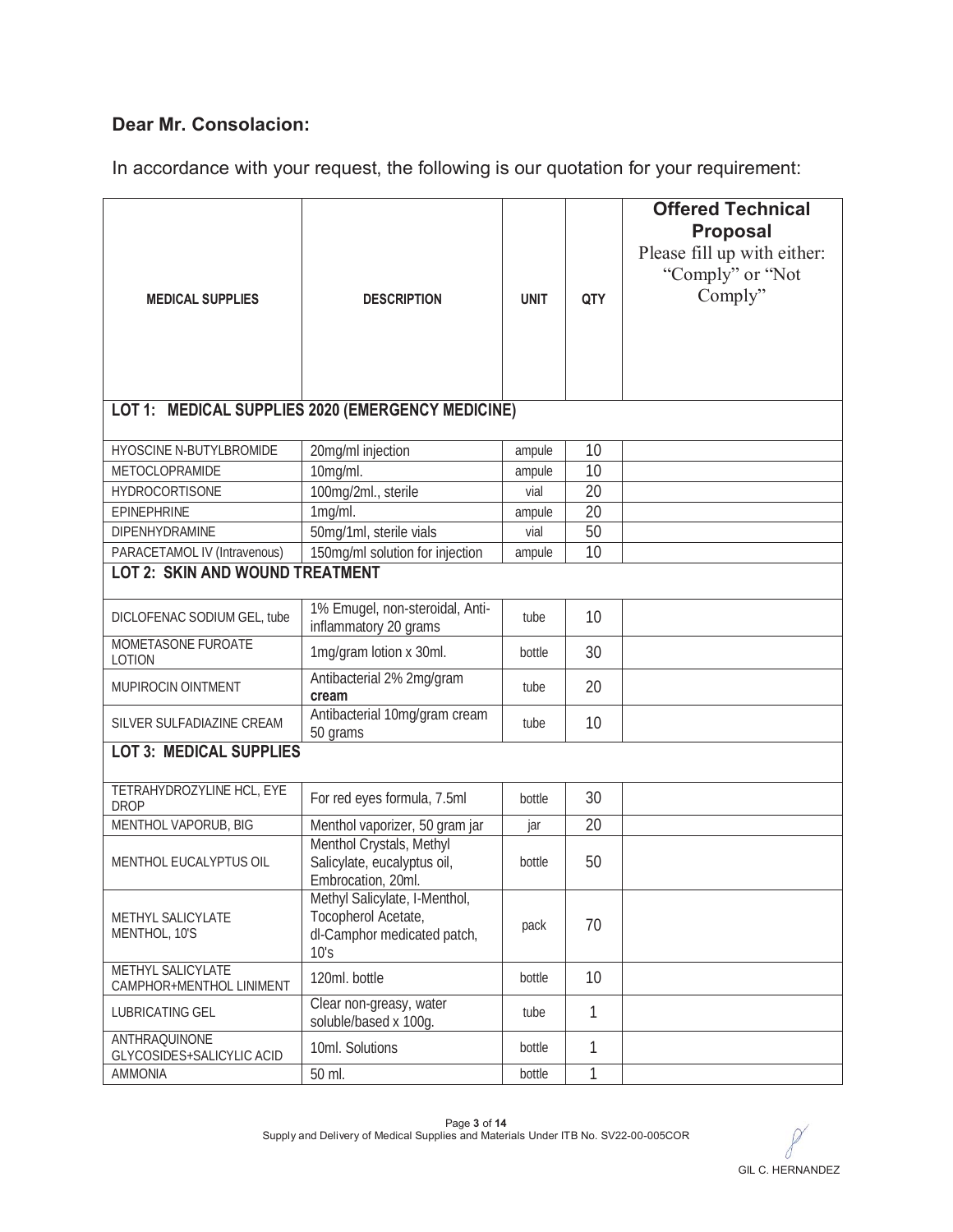| DISPOSABLE MEDICAL MASK                                                                                 | Face mask, ultra fluid resistant,<br>high Breathability/exceeds Aom<br>standards, ultrasonically sealed<br>soft stretched, Latex Free<br>earloops, comfort with high<br>breathability, full width<br>adjustable nose piece. Box of<br>50's | box    | 60   |  |
|---------------------------------------------------------------------------------------------------------|--------------------------------------------------------------------------------------------------------------------------------------------------------------------------------------------------------------------------------------------|--------|------|--|
| CAP, THERMOSCAN CAP                                                                                     | Thermoscan PC 20, 20's Probe<br>Covers for Braun/WelchAllyn<br>Thermoscan                                                                                                                                                                  | pack   | 10   |  |
| EYE PAD, STERILE                                                                                        | Sterile single use                                                                                                                                                                                                                         | piece  | 20   |  |
| GLOVES, MEDICAL<br>EXAMINATION GLOVES (LARGE)                                                           | Latex examination gloves,<br>powdered, single use, non-<br>sterile, ISO 9001 Quality<br>System, 100 gloves by weight<br>(50 pairs), LARGE SIZE                                                                                             | box    | 15   |  |
| GLOVES, MEDICAL<br><b>EXAMINATION GLOVES (SMALL)</b>                                                    | Latex examination gloves,<br>powdered, single use, non-<br>sterile, ISO 9001 Quality<br>System, 100 gloves by weight<br>(50 pairs), SMALL SIZE                                                                                             | box    | 15   |  |
| PENLIGHT                                                                                                | Bright clear light, push button<br>on/off switch, powered by 2<br>"AAA" batteries, pen body                                                                                                                                                | piece  | 5    |  |
| PPE                                                                                                     | Disposable, Breathable                                                                                                                                                                                                                     | pc     | 1000 |  |
| <b>LOT 4: EMERGENCY SUPPLIES FOR INJURIES</b>                                                           |                                                                                                                                                                                                                                            |        |      |  |
|                                                                                                         |                                                                                                                                                                                                                                            |        |      |  |
| BAND AID, 100'S                                                                                         | Plastic strip, sterilized,<br>perforated strip, strong<br>adhesive, soft absorbent layer,<br>non-stick film, with acrinol                                                                                                                  | box    | 100  |  |
| BANDAGE, ELASTIC, 4"                                                                                    | 4 inches width x 4 M and up<br>length, soft wrap elastic<br>bandage                                                                                                                                                                        | roll   | 10   |  |
| <b>BAG, ICE BAG</b>                                                                                     | Leak proof, rubber interior, cloth<br>bag made of high quality fabric,<br>screw type plastic tension cap                                                                                                                                   | piece  | 10   |  |
| <b>BAG, HOT WATER</b>                                                                                   | 1000ml. Capacity, 100% leak<br>free, thick rubber                                                                                                                                                                                          | piece  | 10   |  |
| BANDAGE, ELASTIC, 2"                                                                                    | 2 inches width x 4 M and up<br>length, soft wrap elastic<br>bandage                                                                                                                                                                        | roll   | 20   |  |
| GAUZE PAD, STERILE 4 X 4                                                                                | 4 x 4 x 8 ply gauze pad,<br>sterilized                                                                                                                                                                                                     | piece  | 600  |  |
| HYDROGEN PEROXIDE                                                                                       | 10 volumes x 120ml.                                                                                                                                                                                                                        | bottle | 10   |  |
| GLOVES, STERILE GLOVES, pair                                                                            | Hypoallergenic, pre-powdered,<br>sterile, size 7 1/2                                                                                                                                                                                       | pair   | 30   |  |
| COTTON BUDS, 200 TIPS                                                                                   | Unbreakable safe plastic stems,<br>gentel buds, 200 tips                                                                                                                                                                                   | pack   | 20   |  |
| Made from natural cotton fiber,<br>excellent absorbency, 100%<br>COTTON BALLS, BIG<br>cotton, 300 balls |                                                                                                                                                                                                                                            | pack   | 90   |  |
| BANDAGE, ELASTIC, 3"                                                                                    | 3 inches width x 4 M and up                                                                                                                                                                                                                | roll   | 20   |  |

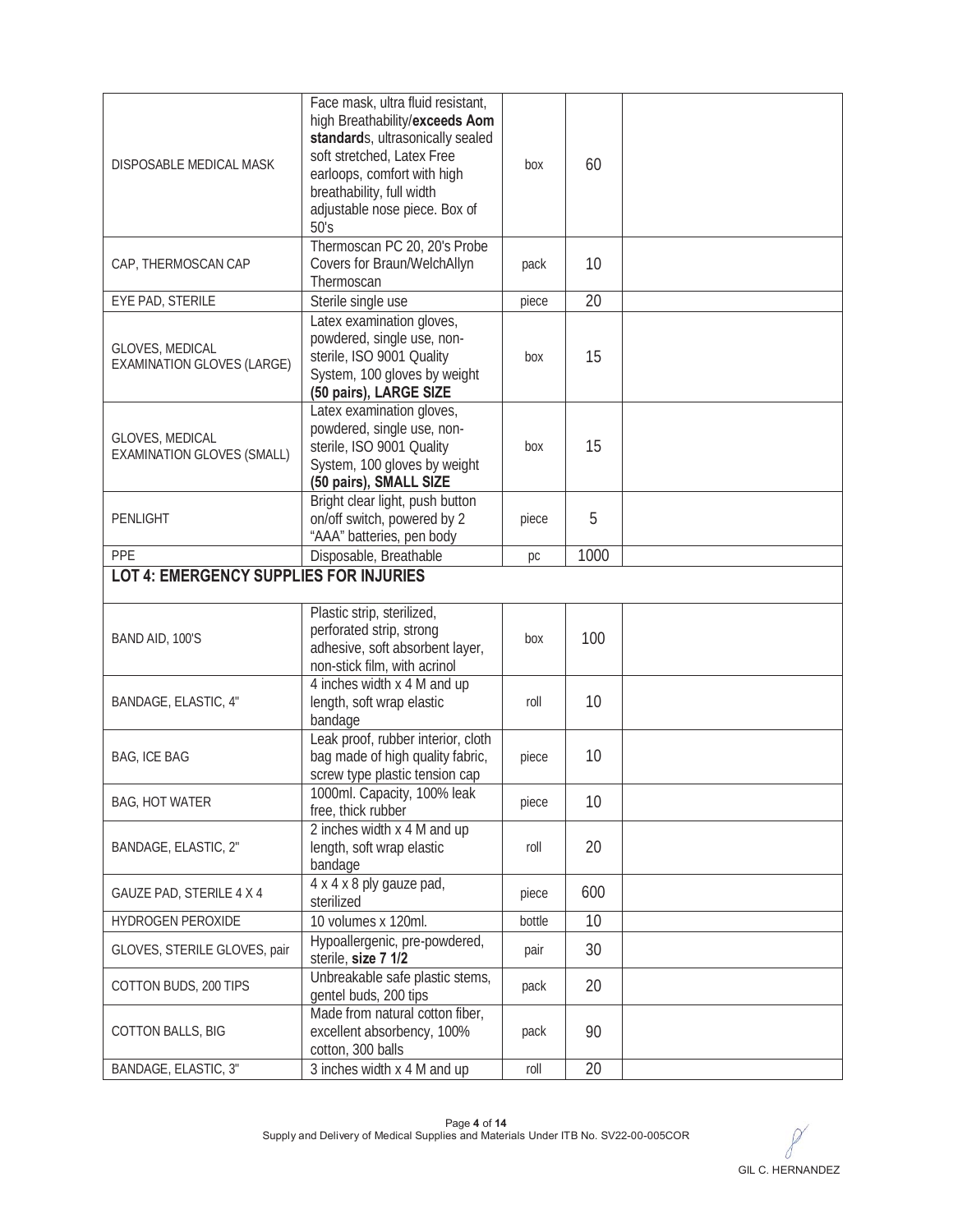|                                         | length, soft wrap elastic                                                                                                                                                          |        |                |  |
|-----------------------------------------|------------------------------------------------------------------------------------------------------------------------------------------------------------------------------------|--------|----------------|--|
| COTTON APPLICATOR                       | bandage<br>Wooden cotton buds 6", sterile,                                                                                                                                         | box    | 10             |  |
|                                         | 2 pcs. per pack, 100 packs<br>6 inches width x 4 M and up                                                                                                                          |        |                |  |
| BANDAGE, ELASTIC, 6"                    | length, soft wrap elastic<br>bandage                                                                                                                                               | roll   | 10             |  |
| <b>BLADE, SURGICAL</b>                  | Sterile, blade #3 for blade<br>holder #3                                                                                                                                           | piece  | 20             |  |
| PROVIDONE IODINE SOL 10%<br>120 ML      | Providone Iodine 10% Solution<br>x 120ml                                                                                                                                           | bottle | 15             |  |
| SCISSOR, SURGICAL SCISSOR               | <b>Standard Operating Scissor,</b><br>Straight SH/BL, 5 1/2", 14cm                                                                                                                 | pair   | 5              |  |
| <b>LOT 5: IV FLUIDS AND INJECTABLES</b> |                                                                                                                                                                                    |        |                |  |
| DEXTROSE, D5W, 500 ML                   | Solution for IV Infusion, Sterile,<br>non-pyrogenic, single-dose<br>container                                                                                                      | bottle | 5              |  |
| <b>DISTILLED WATER</b>                  | Sterile water for injection,<br>parenteral, sterile, non-<br>pyrogenic diluent                                                                                                     | vial   | 10             |  |
| DEXTROSE, PLAIN NSS 500 ML              | Solution for IV Infusion, Sterile,<br>non-pyrogenic, single-dose<br>container                                                                                                      | bottle | 5              |  |
| <b>GAUZE DRESSING</b>                   | Chlorhexidine acetate tulle gras<br>dressing, 10cm x 10 cm, sterile                                                                                                                | piece  | 10             |  |
| NASAL CANNULA                           | Latex Free, soft touch tubing,<br>universal connection type                                                                                                                        | piece  | 50             |  |
| MICROPORE, TAPE ADHESIVE                | White porous paper tape, self<br>adhesive, elasticized cloth, 1" x<br>10 yards                                                                                                     | roll   | 40             |  |
| NEEDLE, NEEDLE GAUGE 27,<br>100'S       | Sterile non-toxic, non-pyrogenic,<br>single use 100's                                                                                                                              | box    | $\overline{2}$ |  |
| NEEDLE, NEEDLE GAUGE 25,<br>100'S       | Sterile non-toxic, non-pyrogenic,<br>single use 100's                                                                                                                              | box    | 60             |  |
| IV SET, MACRO DIP                       | Latex free for adult                                                                                                                                                               | piece  | 10             |  |
| SYRINGE, DISPOSABLE<br>SYRINGE, 3CC     | Syringe with needle, non-toxic,<br>non-pyrogenic, sterile                                                                                                                          | piece  | 100            |  |
| SYRINGE, DISPOSABLE<br>SYRINGE, 5CC     | Syringe with needle, non-toxic,<br>non-pyrogenic, sterile                                                                                                                          | piece  | 100            |  |
| LANCET, STERILE LANCET                  | sterile blood lancet, ultra fine<br>gauge, tri bevel tip for virtually<br>painless sampling, universal<br>design for all lancing devices,<br>consistent depth penetration<br>100's | box    | 5              |  |
| SYRINGE, TUBERCULIN                     | Syringe with G 25 needle, non-<br>toxic, non-pyrogenic, sterile box<br>of 100's                                                                                                    | piece  | 100            |  |
| YELLOW TRASH BAG                        | trash bag for infectious items,<br>pack of 10's                                                                                                                                    | pack   | 30             |  |

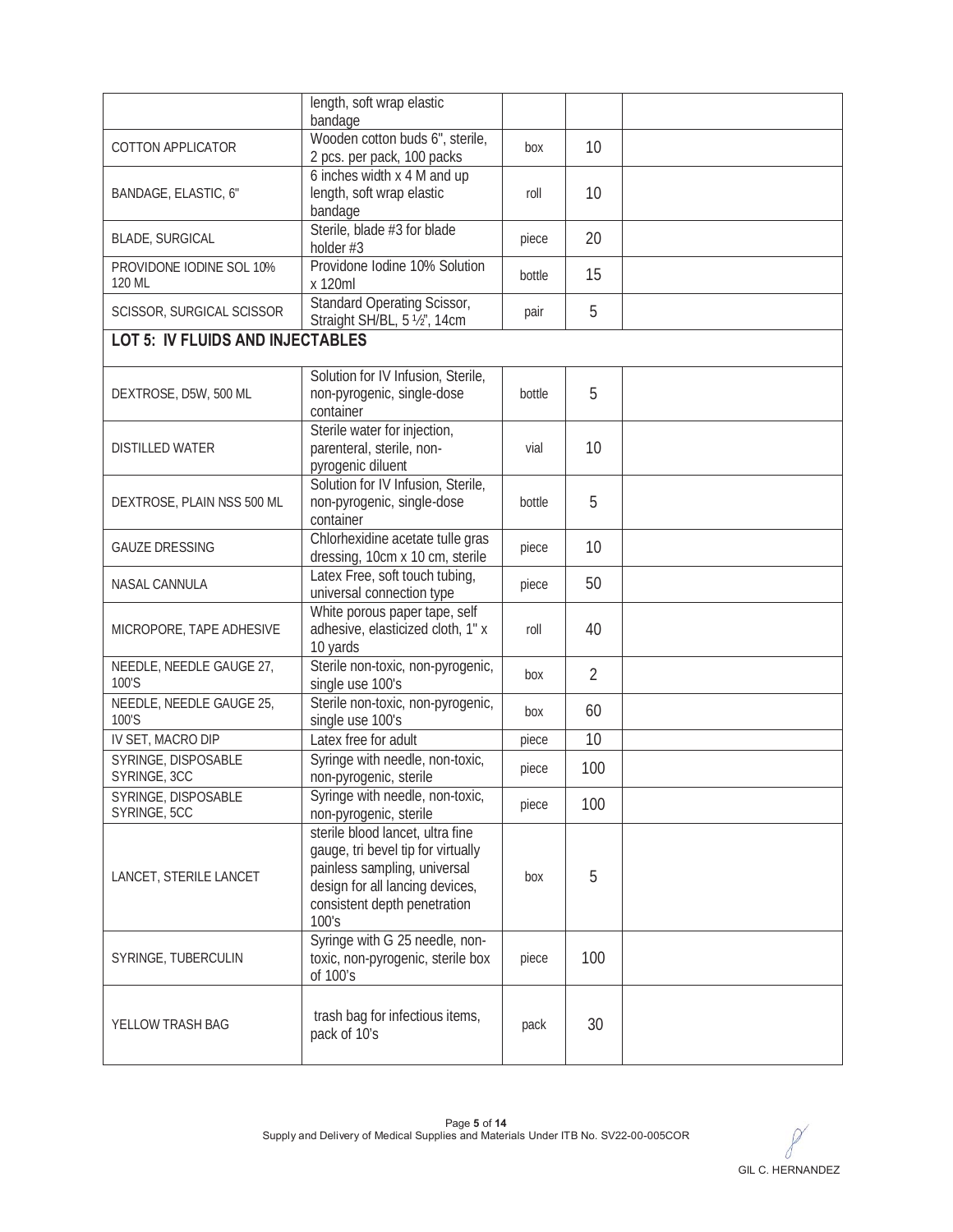| LOT 6: NEBULIZATION                                                                                                                                                                  |                                                                                                        |        |     |  |
|--------------------------------------------------------------------------------------------------------------------------------------------------------------------------------------|--------------------------------------------------------------------------------------------------------|--------|-----|--|
|                                                                                                                                                                                      |                                                                                                        |        |     |  |
| SALBUTAMOL NEBULES                                                                                                                                                                   | 2mg/2ml neb solution                                                                                   | nebule | 200 |  |
| NEBULIZER KIT                                                                                                                                                                        | Latex Free, includes<br>mouthpiece, nebulizer bottle<br>6cc, with nebulizer tubing                     | piece  | 50  |  |
| <b>BLOOD SUGAR MONITORING</b><br>LOT 7:                                                                                                                                              |                                                                                                        |        |     |  |
| Gluco test strip for the existing<br>glucometer of PAGCOR<br>Corporate Clinic and branches,<br><b>HAEMOGLUCOTEST</b><br>CANNISTER (1 TOUCH)<br>25's (One Touch Select<br>glucometer) |                                                                                                        |        | 10  |  |
| <b>LOT 8: ECG MACHINE SUPPLIES</b>                                                                                                                                                   |                                                                                                        |        |     |  |
| <b>ECG PAPER</b>                                                                                                                                                                     | ECG paper for the existing ECG<br>machine of PAGCOR clinics<br>(Fukuda M. E. Cardisuny ECG<br>machine) | roll   | 10  |  |

| <b>ADDITIONAL TERMS AND CONDITIONS</b><br>(To be submitted as post-qualification documents within 3-<br>calendar days from receipt of the Notice as the Single/Lowest<br>Calculated Quotation from PAGCOR.) | <b>Offered Technical</b><br><b>Proposal</b><br>Please fill up<br>with<br>either: "Comply"<br><b>or</b><br>"Not Comply" |
|-------------------------------------------------------------------------------------------------------------------------------------------------------------------------------------------------------------|------------------------------------------------------------------------------------------------------------------------|
| Company's License to Operate (LTO) from Food and Drug<br>1.<br>Administration (FDA)                                                                                                                         |                                                                                                                        |
| 2. Medicine's Certificate of Product Registration (CPR) from<br><b>FDA</b>                                                                                                                                  |                                                                                                                        |
| 3. Company's Current Good Manufacturing Practice<br>(CGMP)                                                                                                                                                  |                                                                                                                        |
| 4. Medicine's Local Bioassay/Bio Analysis or Bio<br>Equivalent Study (90 - 100%)                                                                                                                            |                                                                                                                        |
| 5. Certification that the Manufacturer follows the rules and<br>regulations of the FDA pertaining to Adverse Drug<br>Reaction                                                                               |                                                                                                                        |
| 6. Company's return policy, medicines expiring within 6<br>months shall be returned to the supplier                                                                                                         |                                                                                                                        |

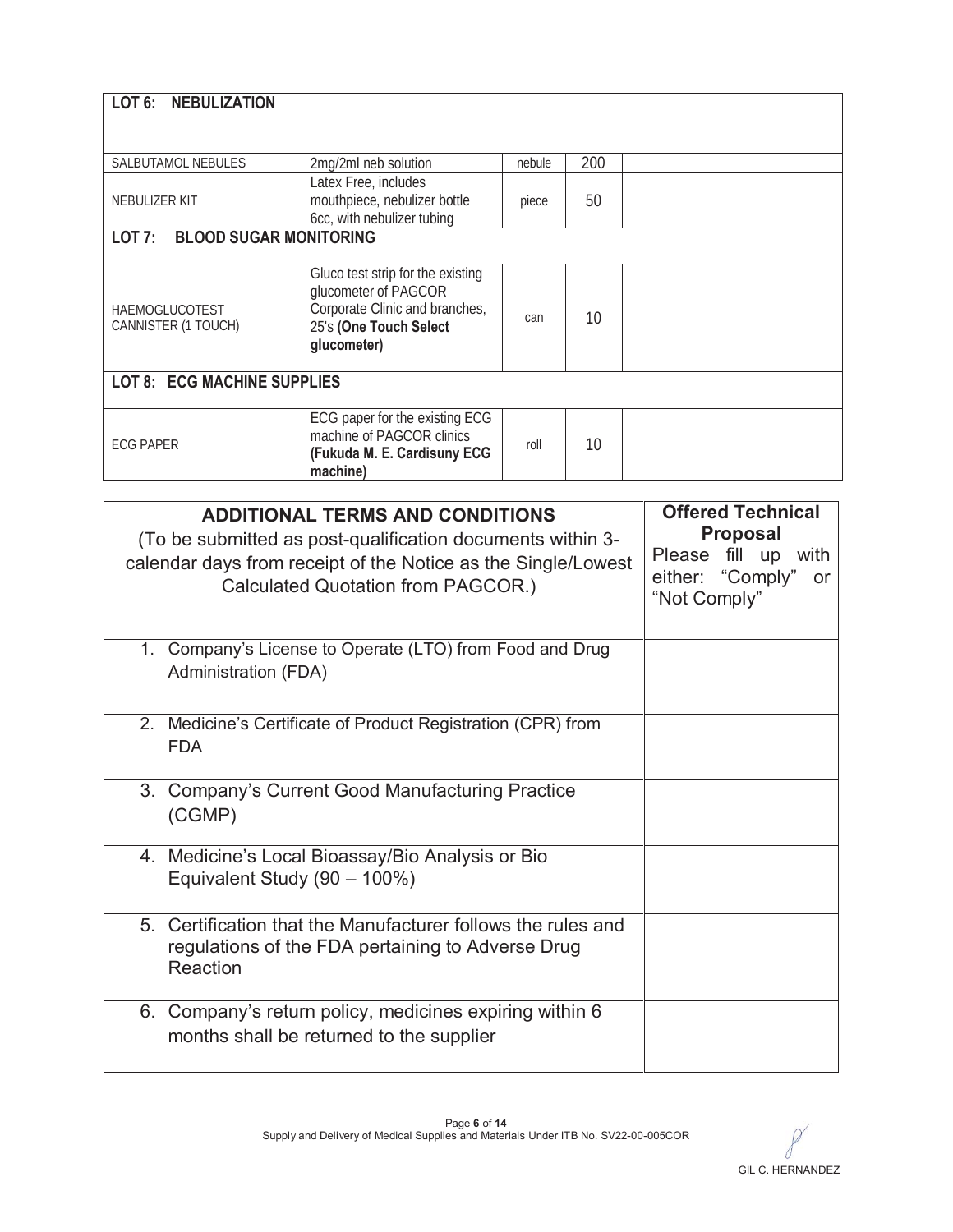| 7. Company's Certificate of Authorized Distributorship.                                                                                                                                                                   |                                                                                                           |
|---------------------------------------------------------------------------------------------------------------------------------------------------------------------------------------------------------------------------|-----------------------------------------------------------------------------------------------------------|
| 8. Drug Literature                                                                                                                                                                                                        |                                                                                                           |
| 9. Medicines should have at least 18 months shelf-life<br>upon delivery                                                                                                                                                   |                                                                                                           |
| FOR MEDICAL AND DENTAL SUPPLIES CONDITIONS                                                                                                                                                                                | <b>Offered Technical</b><br><b>Proposal</b><br>Please fill up with<br>either: "Comply" or<br>"Not Comply" |
| 1) Should have at least twelve (12) months shelf-life upon<br>delivery, if applicable                                                                                                                                     |                                                                                                           |
| 2) Valid PS Marking, if applicable                                                                                                                                                                                        |                                                                                                           |
| Schedule of Delivery: Within 15 Calendar Days from receipt<br>by the winning supplier of the Purchase Order (PO)                                                                                                          |                                                                                                           |
| Representative at the Project Sites: Ms. Esperanza O. San<br>Juan, Senior Nurse, Mr. Jeff Garret Nery, Nurse and Ms.<br>Genvieve Anne Serrano, Nurse at Telephone No. (02) 8521-<br>0957, (02) 8522-0299 Loc. 3317 / 3316 |                                                                                                           |
| Place of Delivery: IMET BPO Tower Building CBP-1A<br>Metropolitan Park corner Roxas Boulevard, Pasay City 1300                                                                                                            |                                                                                                           |

## **FINANCIAL QUOTATION**

| <b>DESCRIPTION</b><br><b>UNIT</b>                 |        | <b>QTY</b> | <b>UNIT COST</b><br><b>VAT EXCLUSIVE, ZERO-</b><br><b>RATED TRANSACTION</b> | <b>TOTAL COST</b><br><b>VAT EXCLUSIVE, ZERO-</b><br><b>RATED TRANSACTION</b> |
|---------------------------------------------------|--------|------------|-----------------------------------------------------------------------------|------------------------------------------------------------------------------|
| LOT 1: MEDICAL SUPPLIES 2020 (EMERGENCY MEDICINE) |        |            |                                                                             |                                                                              |
|                                                   |        |            |                                                                             |                                                                              |
| <b>HYOSCINE N-BUTYLBROMIDE</b>                    | ampule | 10         |                                                                             |                                                                              |
| <b>METOCLOPRAMIDE</b>                             | ampule | 10         |                                                                             |                                                                              |
| <b>HYDROCORTISONE</b>                             | vial   | 20         |                                                                             |                                                                              |
| <b>EPINEPHRINE</b>                                | ampule | 20         |                                                                             |                                                                              |
| <b>DIPENHYDRAMINE</b>                             | vial   | 50         |                                                                             |                                                                              |
| PARACETAMOL IV (Intravenous)                      | ampule | 10         |                                                                             |                                                                              |

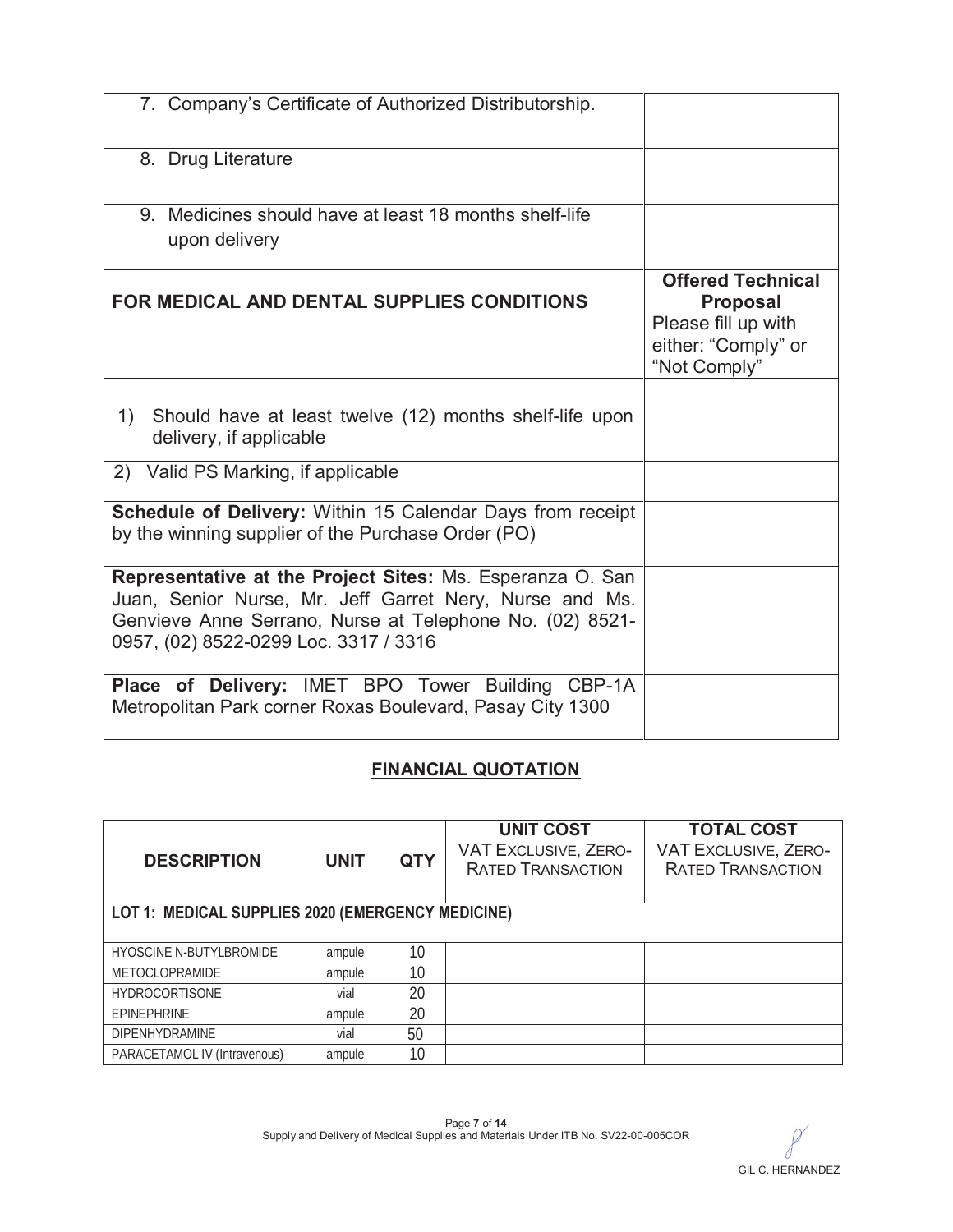|                                                                                       | PHP                 |
|---------------------------------------------------------------------------------------|---------------------|
| <b>GRAND TOTAL COST FOR LOT 1</b><br>VAT EXCLUSIVE, ZERO-<br><b>RATED TRANSACTION</b> | (AMOUNT IN FIGURES) |
|                                                                                       | (AMOUNT IN WORDS)   |

| <b>DESCRIPTION</b>                                      | <b>UNIT</b> | <b>QTY</b> | <b>UNIT COST</b><br>VAT EXCLUSIVE, ZERO-<br><b>RATED TRANSACTION</b> | <b>TOTAL COST</b><br><b>VAT EXCLUSIVE, ZERO-</b><br><b>RATED TRANSACTION</b> |  |  |  |
|---------------------------------------------------------|-------------|------------|----------------------------------------------------------------------|------------------------------------------------------------------------------|--|--|--|
| <b>LOT 2: SKIN AND WOUND TREATMENT</b>                  |             |            |                                                                      |                                                                              |  |  |  |
| DICLOFENAC SODIUM GEL, tube                             | tube        | 10         |                                                                      |                                                                              |  |  |  |
| MOMETASONE FUROATE<br>LOTION                            | bottle      | 30         |                                                                      |                                                                              |  |  |  |
| <b>MUPIROCIN OINTMENT</b>                               | tube        | 20         |                                                                      |                                                                              |  |  |  |
| SILVER SULFADIAZINE CREAM                               | tube        | 10         |                                                                      |                                                                              |  |  |  |
| <b>GRAND TOTAL COST FOR LOT 2</b>                       |             |            | <b>PHP</b>                                                           | (AMOUNT IN FIGURES)                                                          |  |  |  |
| <b>VAT EXCLUSIVE, ZERO-</b><br><b>RATED TRANSACTION</b> |             |            |                                                                      | (AMOUNT IN WORDS)                                                            |  |  |  |

| <b>DESCRIPTION</b>                                   | <b>UNIT</b> | <b>QTY</b> | <b>UNIT COST</b><br><b>VAT EXCLUSIVE, ZERO-</b><br><b>RATED TRANSACTION</b> | <b>TOTAL COST</b><br><b>VAT EXCLUSIVE, ZERO-</b><br><b>RATED TRANSACTION</b> |  |  |  |
|------------------------------------------------------|-------------|------------|-----------------------------------------------------------------------------|------------------------------------------------------------------------------|--|--|--|
| <b>MEDICAL SUPPLIES</b><br>LOT3:                     |             |            |                                                                             |                                                                              |  |  |  |
| TETRAHYDROZYLINE HCL, EYE<br><b>DROP</b>             | bottle      | 30         |                                                                             |                                                                              |  |  |  |
| MENTHOL VAPORUB, BIG                                 | jar         | 20         |                                                                             |                                                                              |  |  |  |
| <b>MENTHOL EUCALYPTUS OIL</b>                        | bottle      | 50         |                                                                             |                                                                              |  |  |  |
| METHYL SALICYLATE<br>MENTHOL, 10'S                   | pack        | 70         |                                                                             |                                                                              |  |  |  |
| <b>METHYL SALICYLATE</b><br>CAMPHOR+MENTHOL LINIMENT | bottle      | 10         |                                                                             |                                                                              |  |  |  |
| <b>LUBRICATING GEL</b>                               | tube        | 1          |                                                                             |                                                                              |  |  |  |
| ANTHRAQUINONE<br>GLYCOSIDES+SALICYLIC ACID           | bottle      |            |                                                                             |                                                                              |  |  |  |
| <b>AMMONIA</b>                                       | bottle      |            |                                                                             |                                                                              |  |  |  |

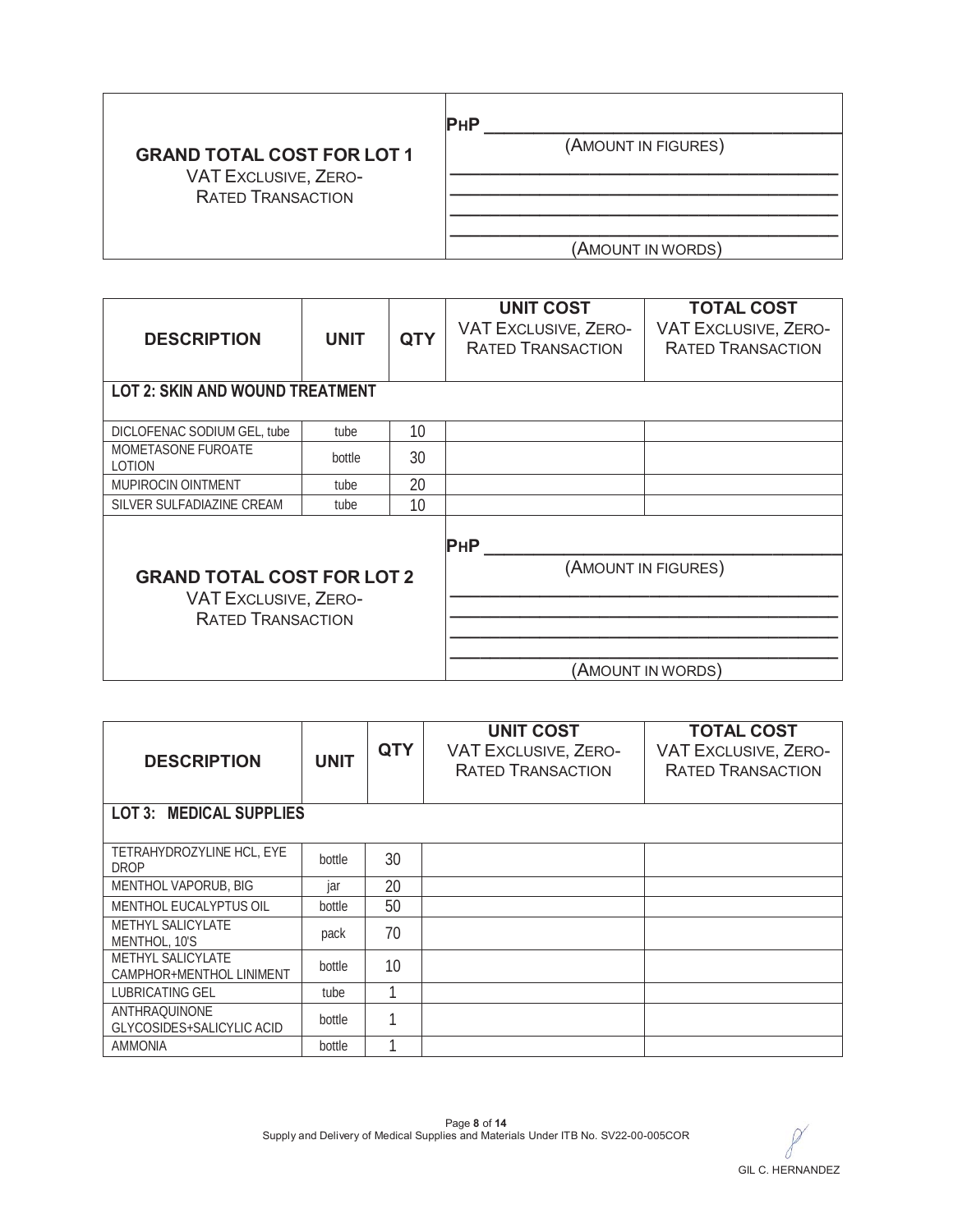| DISPOSABLE MEDICAL MASK                                                                      | box   | 60   |                     |
|----------------------------------------------------------------------------------------------|-------|------|---------------------|
| CAP, THERMOSCAN CAP                                                                          | pack  | 10   |                     |
| EYE PAD, STERILE                                                                             | piece | 20   |                     |
| GLOVES, MEDICAL<br><b>EXAMINATION GLOVES (LARGE)</b>                                         | box   | 15   |                     |
| GLOVES, MEDICAL<br><b>EXAMINATION GLOVES (SMALL)</b>                                         | box   | 15   |                     |
| <b>PENLIGHT</b>                                                                              | piece | 5    |                     |
| <b>PPE</b>                                                                                   | рc    | 1000 |                     |
|                                                                                              |       |      | <b>PHP</b>          |
| <b>GRAND TOTAL COST FOR LOT 3</b><br><b>VAT EXCLUSIVE, ZERO-</b><br><b>RATED TRANSACTION</b> |       |      | (AMOUNT IN FIGURES) |
|                                                                                              |       |      |                     |
|                                                                                              |       |      |                     |
|                                                                                              |       |      | (AMOUNT IN WORDS)   |

|                                               |             |            | <b>UNIT COST</b>         | <b>TOTAL COST</b>        |
|-----------------------------------------------|-------------|------------|--------------------------|--------------------------|
| <b>DESCRIPTION</b>                            | <b>UNIT</b> | <b>QTY</b> | VAT EXCLUSIVE, ZERO-     | VAT EXCLUSIVE, ZERO-     |
|                                               |             |            | <b>RATED TRANSACTION</b> | <b>RATED TRANSACTION</b> |
|                                               |             |            |                          |                          |
| <b>LOT 4: EMERGENCY SUPPLIES FOR INJURIES</b> |             |            |                          |                          |
|                                               |             |            |                          |                          |
| BAND AID, 100'S                               | box         | 100        |                          |                          |
| BANDAGE, ELASTIC, 4"                          | roll        | 10         |                          |                          |
| BAG, ICE BAG                                  | piece       | 10         |                          |                          |
| <b>BAG, HOT WATER</b>                         | piece       | 10         |                          |                          |
| BANDAGE, ELASTIC, 2"                          | roll        | 20         |                          |                          |
| GAUZE PAD, STERILE 4 X 4                      | piece       | 600        |                          |                          |
| HYDROGEN PEROXIDE                             | bottle      | 10         |                          |                          |
| GLOVES, STERILE GLOVES, pair                  | pair        | 30         |                          |                          |
| COTTON BUDS, 200 TIPS                         | pack        | 20         |                          |                          |
| <b>COTTON BALLS, BIG</b>                      | pack        | 90         |                          |                          |
| BANDAGE, ELASTIC, 3"                          | roll        | 20         |                          |                          |
| COTTON APPLICATOR                             | box         | 10         |                          |                          |
| BANDAGE, ELASTIC, 6"                          | roll        | 10         |                          |                          |
| <b>BLADE, SURGICAL</b>                        | piece       | 20         |                          |                          |
| PROVIDONE IODINE SOL 10%<br>120 ML            | bottle      | 15         |                          |                          |
| SCISSOR, SURGICAL SCISSOR                     | pair        | 5          |                          |                          |

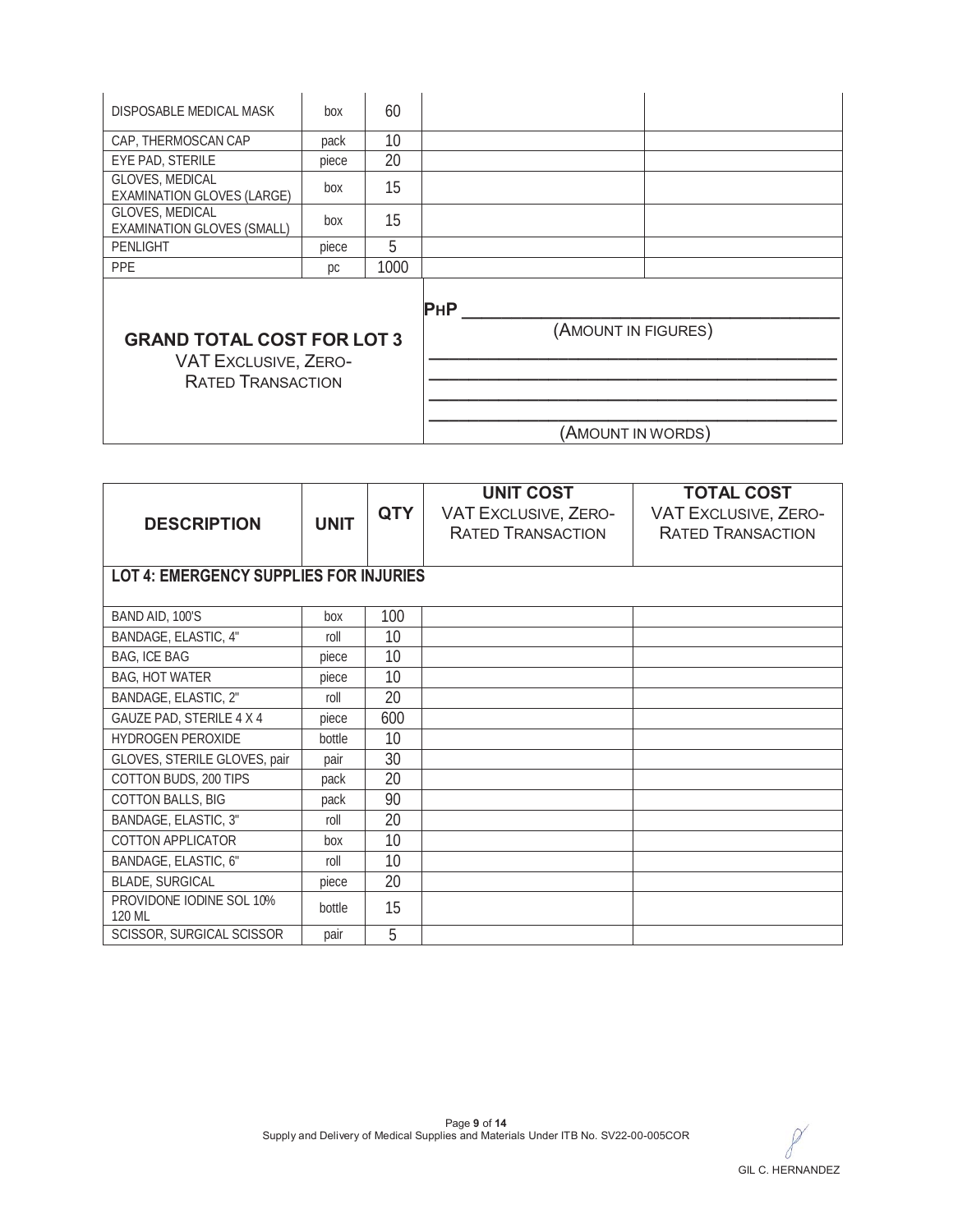| <b>GRAND TOTAL COST FOR LOT 4</b><br>VAT EXCLUSIVE, ZERO-<br><b>RATED TRANSACTION</b> | <b>PHP</b><br>(AMOUNT IN FIGURES) |
|---------------------------------------------------------------------------------------|-----------------------------------|
|                                                                                       | (AMOUNT IN WORDS)                 |

| <b>DESCRIPTION</b>                                                                           | <b>UNIT</b> | <b>QTY</b>     | <b>UNIT COST</b><br><b>VAT EXCLUSIVE, ZERO-</b><br><b>RATED TRANSACTION</b> | <b>TOTAL COST</b><br><b>VAT EXCLUSIVE, ZERO-</b><br><b>RATED TRANSACTION</b> |
|----------------------------------------------------------------------------------------------|-------------|----------------|-----------------------------------------------------------------------------|------------------------------------------------------------------------------|
| <b>LOT 5: IV FLUIDS AND INJECTABLES</b>                                                      |             |                |                                                                             |                                                                              |
| DEXTROSE, D5W, 500 ML                                                                        | bottle      | 5              |                                                                             |                                                                              |
| <b>DISTILLED WATER</b>                                                                       | vial        | 10             |                                                                             |                                                                              |
| DEXTROSE, PLAIN NSS 500 ML                                                                   | bottle      | 5              |                                                                             |                                                                              |
| <b>GAUZE DRESSING</b>                                                                        | piece       | 10             |                                                                             |                                                                              |
| NASAL CANNULA                                                                                | piece       | 50             |                                                                             |                                                                              |
| MICROPORE, TAPE ADHESIVE                                                                     | roll        | 40             |                                                                             |                                                                              |
| NEEDLE, NEEDLE GAUGE 27,<br>100'S                                                            | box         | $\overline{2}$ |                                                                             |                                                                              |
| NEEDLE, NEEDLE GAUGE 25,<br>100'S                                                            | box         | 60             |                                                                             |                                                                              |
| IV SET, MACRO DIP                                                                            | piece       | 10             |                                                                             |                                                                              |
| SYRINGE, DISPOSABLE<br>SYRINGE, 3CC                                                          | piece       | 100            |                                                                             |                                                                              |
| SYRINGE, DISPOSABLE<br>SYRINGE, 5CC                                                          | piece       | 100            |                                                                             |                                                                              |
| LANCET, STERILE LANCET                                                                       | box         | $\overline{5}$ |                                                                             |                                                                              |
| SYRINGE, TUBERCULIN                                                                          | piece       | 100            |                                                                             |                                                                              |
| YELLOW TRASH BAG                                                                             | pack        | 30             |                                                                             |                                                                              |
|                                                                                              |             |                | <b>PHP</b>                                                                  |                                                                              |
| <b>GRAND TOTAL COST FOR LOT 5</b><br><b>VAT EXCLUSIVE, ZERO-</b><br><b>RATED TRANSACTION</b> |             |                | (AMOUNT IN FIGURES)                                                         |                                                                              |
|                                                                                              |             |                |                                                                             |                                                                              |
|                                                                                              |             |                |                                                                             | (AMOUNT IN WORDS)                                                            |

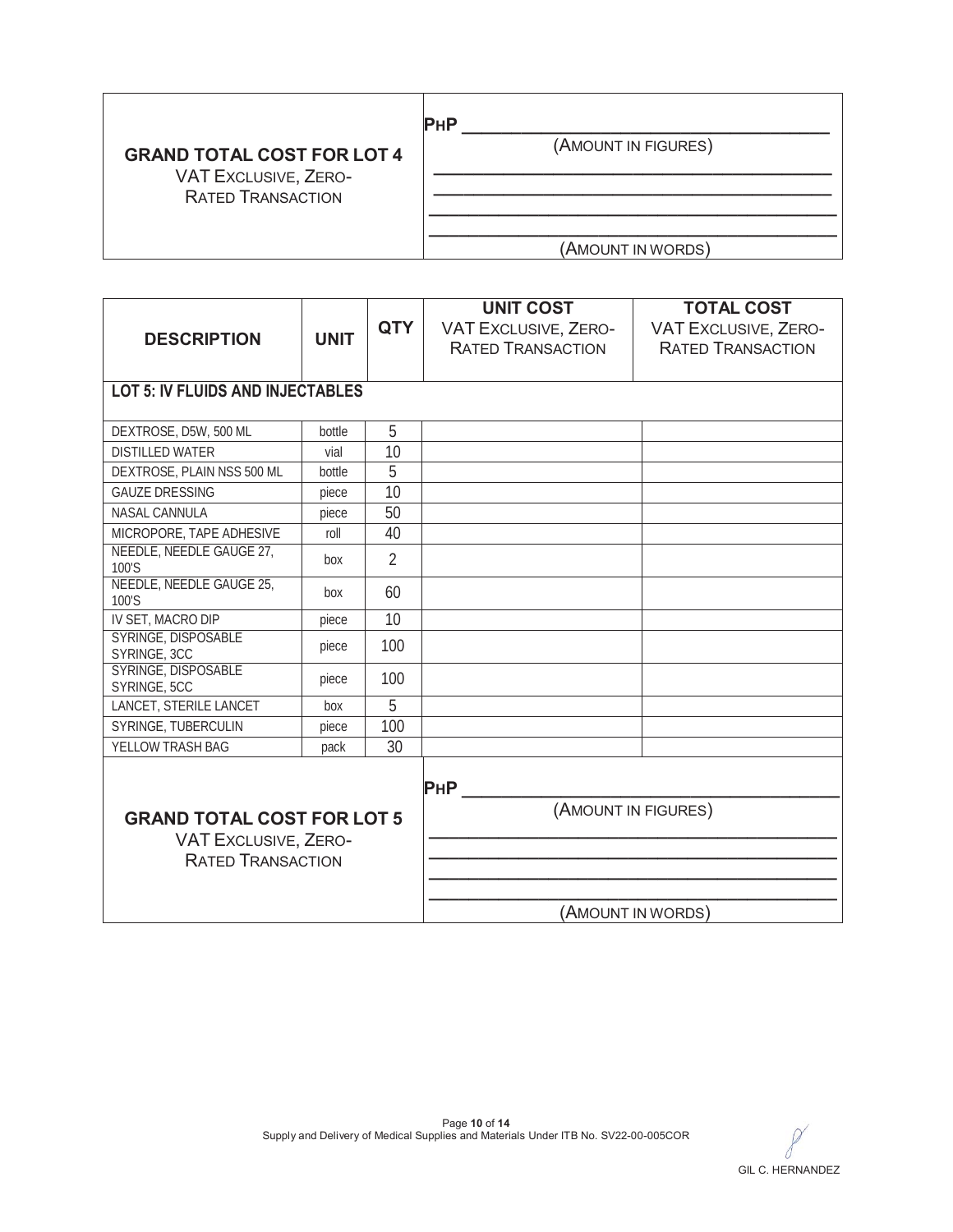| <b>DESCRIPTION</b>                                                                           | <b>UNIT</b> | <b>QTY</b> | <b>UNIT COST</b><br><b>VAT EXCLUSIVE, ZERO-</b><br><b>RATED TRANSACTION</b> | <b>TOTAL COST</b><br><b>VAT EXCLUSIVE, ZERO-</b><br><b>RATED TRANSACTION</b> |
|----------------------------------------------------------------------------------------------|-------------|------------|-----------------------------------------------------------------------------|------------------------------------------------------------------------------|
| <b>LOT 6: NEBULIZATION</b>                                                                   |             |            |                                                                             |                                                                              |
| <b>SALBUTAMOL NEBULES</b>                                                                    | nebule      | 200        |                                                                             |                                                                              |
| NEBULIZER KIT                                                                                | piece       | 50         |                                                                             |                                                                              |
| <b>GRAND TOTAL COST FOR LOT 6</b><br><b>VAT EXCLUSIVE, ZERO-</b><br><b>RATED TRANSACTION</b> |             |            | <b>PHP</b>                                                                  | (AMOUNT IN FIGURES)<br>(AMOUNT IN WORDS)                                     |

| <b>DESCRIPTION</b>                                                                           | <b>UNIT</b> | <b>QTY</b> | <b>UNIT COST</b><br><b>VAT EXCLUSIVE, ZERO-</b><br><b>RATED TRANSACTION</b> | <b>TOTAL COST</b><br><b>VAT EXCLUSIVE, ZERO-</b><br><b>RATED TRANSACTION</b> |
|----------------------------------------------------------------------------------------------|-------------|------------|-----------------------------------------------------------------------------|------------------------------------------------------------------------------|
| <b>LOT 7: BLOOD SUGAR MONITORING</b>                                                         |             |            |                                                                             |                                                                              |
| <b>HAEMOGLUCOTEST</b><br>CANNISTER (1 TOUCH)                                                 | can         | 10         |                                                                             |                                                                              |
| <b>GRAND TOTAL COST FOR LOT 7</b><br><b>VAT EXCLUSIVE, ZERO-</b><br><b>RATED TRANSACTION</b> |             |            | <b>PHP</b>                                                                  | (AMOUNT IN FIGURES)<br>(AMOUNT IN WORDS)                                     |

| <b>DESCRIPTION</b>                 | <b>UNIT</b> | <b>QTY</b> | <b>UNIT COST</b><br><b>VAT EXCLUSIVE, ZERO-</b><br><b>RATED TRANSACTION</b> | <b>TOTAL COST</b><br><b>VAT EXCLUSIVE, ZERO-</b><br><b>RATED TRANSACTION</b> |
|------------------------------------|-------------|------------|-----------------------------------------------------------------------------|------------------------------------------------------------------------------|
| <b>LOT 8: ECG MACHINE SUPPLIES</b> |             |            |                                                                             |                                                                              |
| <b>FCG PAPER</b>                   | roll        | 10         |                                                                             |                                                                              |

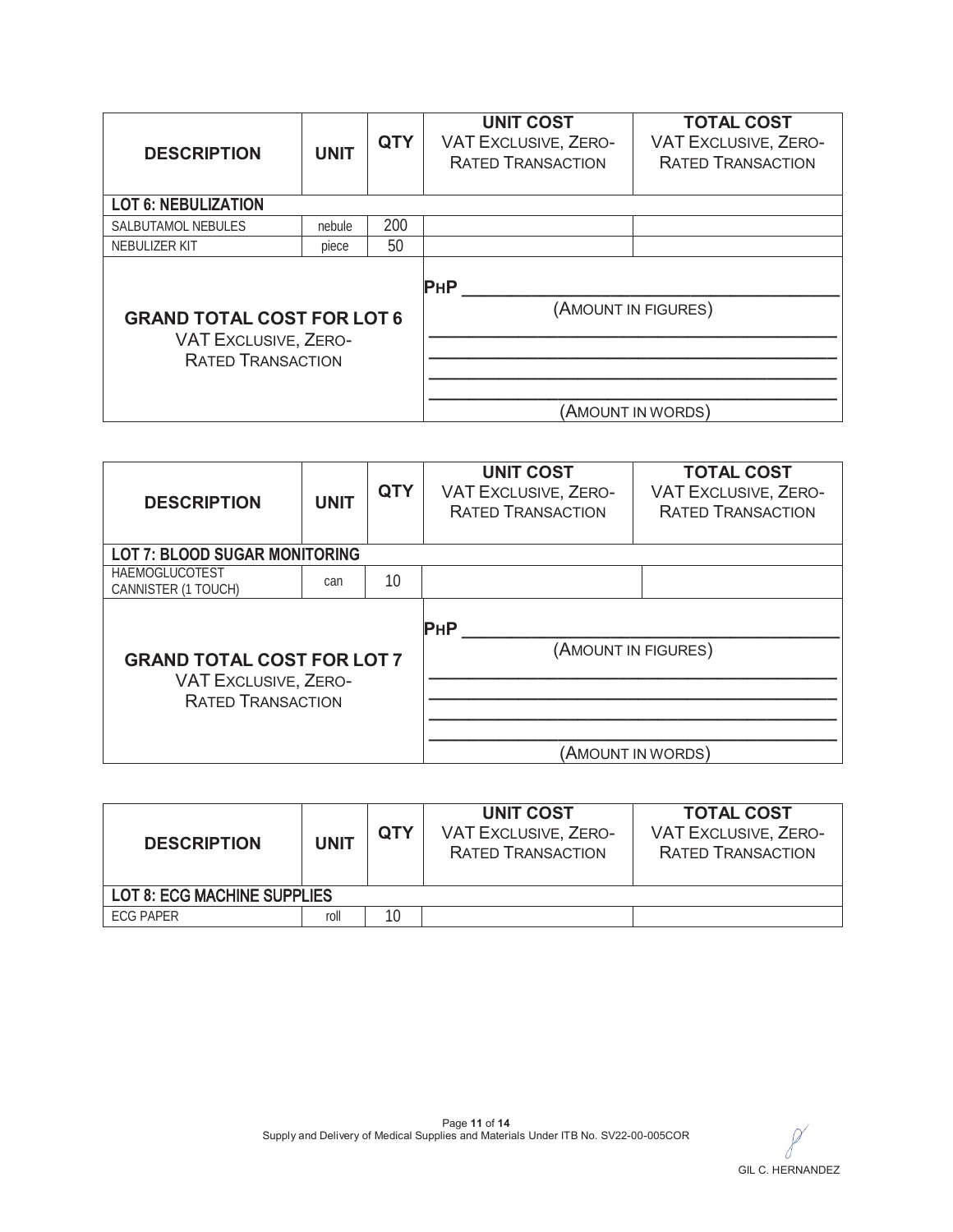|                                                                                              | РнР                 |
|----------------------------------------------------------------------------------------------|---------------------|
| <b>GRAND TOTAL COST FOR LOT 8</b><br><b>VAT EXCLUSIVE, ZERO-</b><br><b>RATED TRANSACTION</b> | (AMOUNT IN FIGURES) |
|                                                                                              | (AMOUNT IN WORDS)   |

#### **VALIDITY OF OFFER**: Ninety (90) calendar days from the date of Opening and Examination of Quotations

#### **Additional Requirements:**

As part of the post-qualification process, kindly submit the following documents for compliance within 3-calendar days from receipt of the notice and upon determination of the bidder having the Lowest/Single Calculated Quotation:

1. BIR Certificate of Registration for Individuals (*if applicable);*

OR;

- 1.1 Registration Certificate from the Department of Trade and Industry (DTI) for sole proprietors, Registration Certificate from the Securities and Exchange Commission (SEC) for corporations, partnerships or joint ventures or Registration Certificate from the Cooperative Development Authority (CDA); and
- 1.2 Valid Mayor's Permit issued by the city or municipality where the principal place of business of the bidder is located or Official receipt as proof of payment for renewal.
- 2. Philippine Government Electronic Procurement System (PhilGEPS) Registration Number or a valid PhilGEPS Registration Certificate;

Philippine Government Electronic Procurement System (PhilGEPS) Registration Number:

3. Omnibus Sworn Statement using the attached prescribed form.

 $\frac{1}{2}$ 

The Omnibus Sworn Statement shall be supported by an attached document showing proof of authorization, e.g., original copy of a duly notarized Secretary's Certificate (in case of corporations, partnerships or joint ventures) or a Special Power of Attorney (in case of Sole Proprietor) attesting that the signatory is the duly authorized and designated representative of the prospective bidder, and granted full power and authority to do, execute and perform any and all acts necessary and/or to represent the prospective bidder in the procurement process.

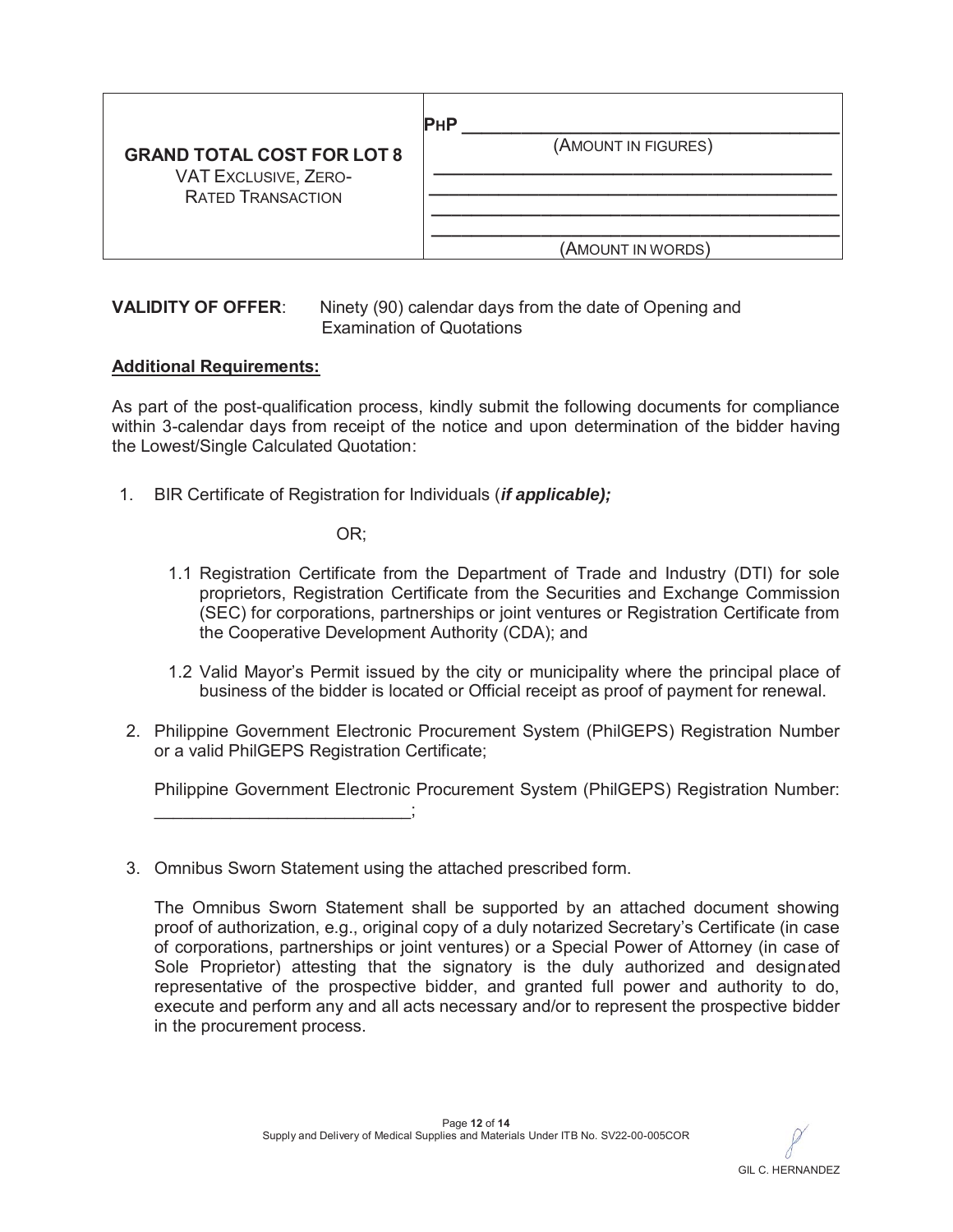### **NOTES:**

- 1. Bidders shall submit their quotations through their duly authorized representatives using this form only. This form must be completed without any alterations to their format and no substitute form shall be accepted. All **parameters** shall be filled in with the correct and accurate information as required.
- 2. Quotation(s)/Proposal(s) submitted exceeding the Approved Budget for the Contract shall be rejected.
- 3. The prices quoted are to be paid in Philippine Currency.
- 4. All prices quoted are **INCLUSIVE** of all applicable duties, government permits, fees, and other charges relative to the acquisition and delivery of items to PAGCOR, but **VAT-Exclusive, Zero-Rated Transaction**.
- 5. For the purpose of standardization of quotations/proposals, this RFQ Form will prevail over all kinds and forms of quotation. In case of price discrepancy over the amounts in words and in figures, the amount in words will prevail.
- 6. Any interlineations, erasures or overwriting shall be valid only if they are signed or initiated by you or any of your duly authorized representative/s.
- 7. PAGCOR shall have the right to inspect and/or to test the goods to confirm their conformity to the technical specifications.
- 8. Award of contract shall be made in favor of the supplier or contractor having the Single or Lowest Calculated Responsive Quotation (for goods and infrastructure projects) or a consultant with the Single or Highest Rated Responsive Proposal, which complies with the minimum technical specifications and other terms and conditions stated herein.
- 9. The supplier agrees to pay a penalty of one-tenth of one percent (1/10 of 1%) of the corresponding contract price for each day of delay, including non-working days (i.e. Saturday and Sunday), legal holidays or special non-working holidays. PAGCOR shall rescind the contract once the cumulative amount of liquidated damages reaches ten percent (10%) of the amount of the contract, without prejudice to other courses of action and remedies open to it.
- 10. Other terms and conditions are stipulated in the attached Annex A of the Purchase Order.

#### **BIDDER'S COMMITMENT:**

We hereby agree and bind ourselves to the terms and conditions herein specified, to the manner of procurement and evaluation set up by the BAC, to the provisions of the attached Annex A (Terms and Conditions) of the Purchase Order and to the rules and regulations of the Government and PAGCOR.

We understand that PAGCOR is not bound to accept the lowest or any quotation it may receive.